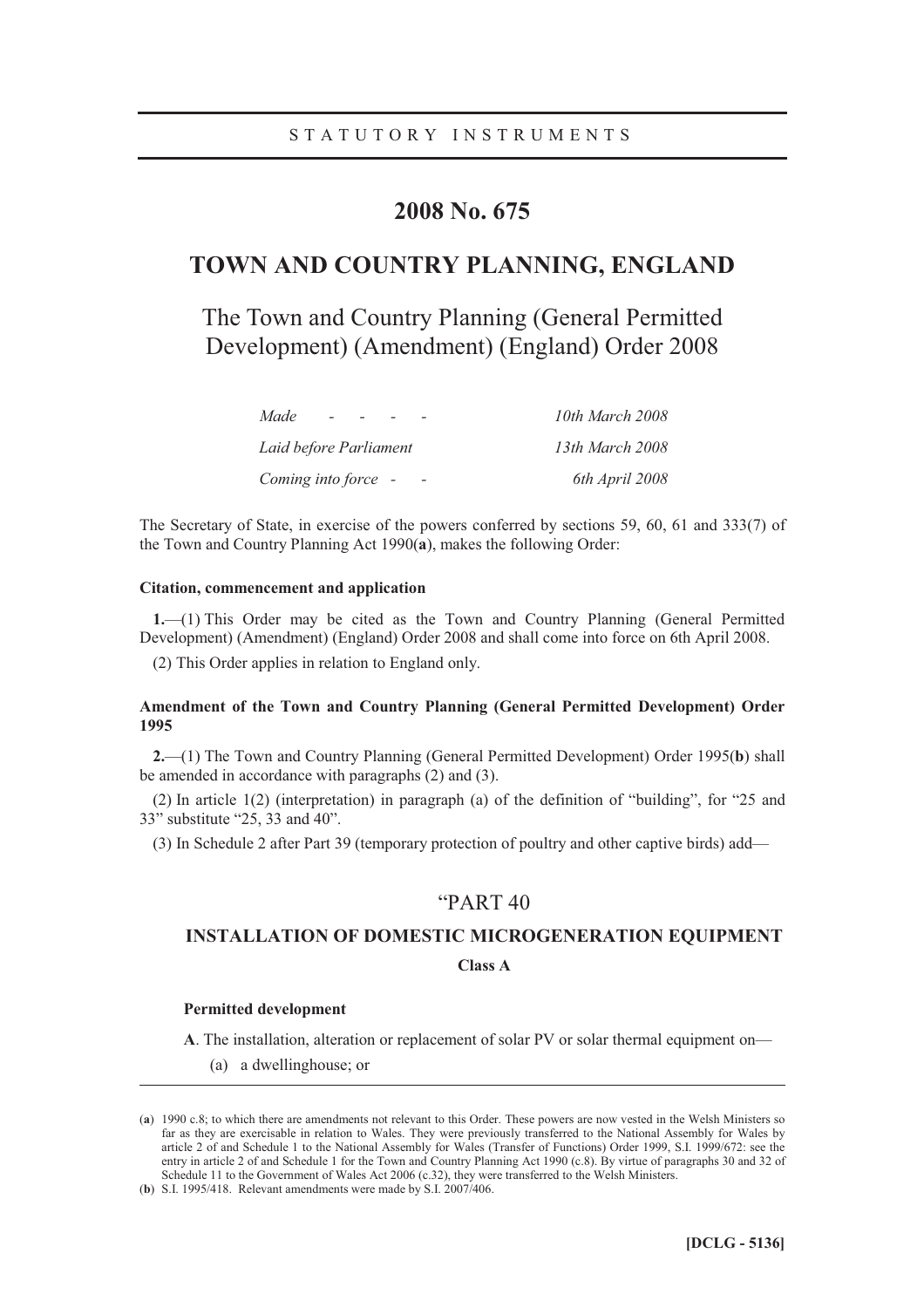(b) a building situated within the curtilage of a dwellinghouse.

#### **Development not permitted**

**A.1.** Development is not permitted by Class A, in the case of solar PV or solar thermal equipment installed on an existing wall or roof of a dwellinghouse or a building within its curtilage if—

- (a) the solar PV or solar thermal equipment would protrude more than 200 millimetres beyond the plane of the wall or the roof slope when measured from the perpendicular with the external surface of the wall or roof slope;
- (b) it would result in the highest part of the solar PV or solar thermal equipment being higher than the highest part of the roof (excluding any chimney);
- (c) in the case of land within a conservation area or which is a World Heritage Site, the solar PV or solar thermal equipment would be installed—
	- (i) on a wall or roof slope forming the principal or side elevation of the dwellinghouse and would be visible from a highway; or
	- (ii) on a wall or roof slope of a building within the curtilage of the dwellinghouse and would be visible from a highway; or
- (d) the solar PV or solar thermal equipment would be installed on a building within the curtilage of the dwellinghouse if the dwellinghouse is a listed building.

## **Conditions**

**A.2.** Development is permitted by Class A subject to the following conditions—

- (a) solar PV or solar thermal equipment installed on a building shall, so far as practicable, be sited so as to minimise its effect on the external appearance of the building;
- (b) solar PV or solar thermal equipment shall, so far as practicable, be sited so as to minimise its effect on the amenity of the area; and
- (c) solar PV or solar thermal equipment no longer needed for microgeneration shall be removed as soon as reasonably practicable.

## **Class B**

#### **Permitted development**

**B.** The installation, alteration or replacement of stand alone solar within the curtilage of a dwellinghouse.

#### **Development not permitted**

**B.1.** Development is not permitted by Class B if—

- (a) it would result in the presence within the curtilage of more than one stand alone solar; or
- (b) any part of the stand alone solar—
	- (i) would exceed four metres in height above ground level;
	- (ii) would, in the case of land within a conservation area or which is a World Heritage Site, be situated within any part of the curtilage of the dwellinghouse and would be visible from the highway;
	- (iii) would be situated within five metres of the boundary of the curtilage;
	- (iv) would be situated within the curtilage of a listed building; or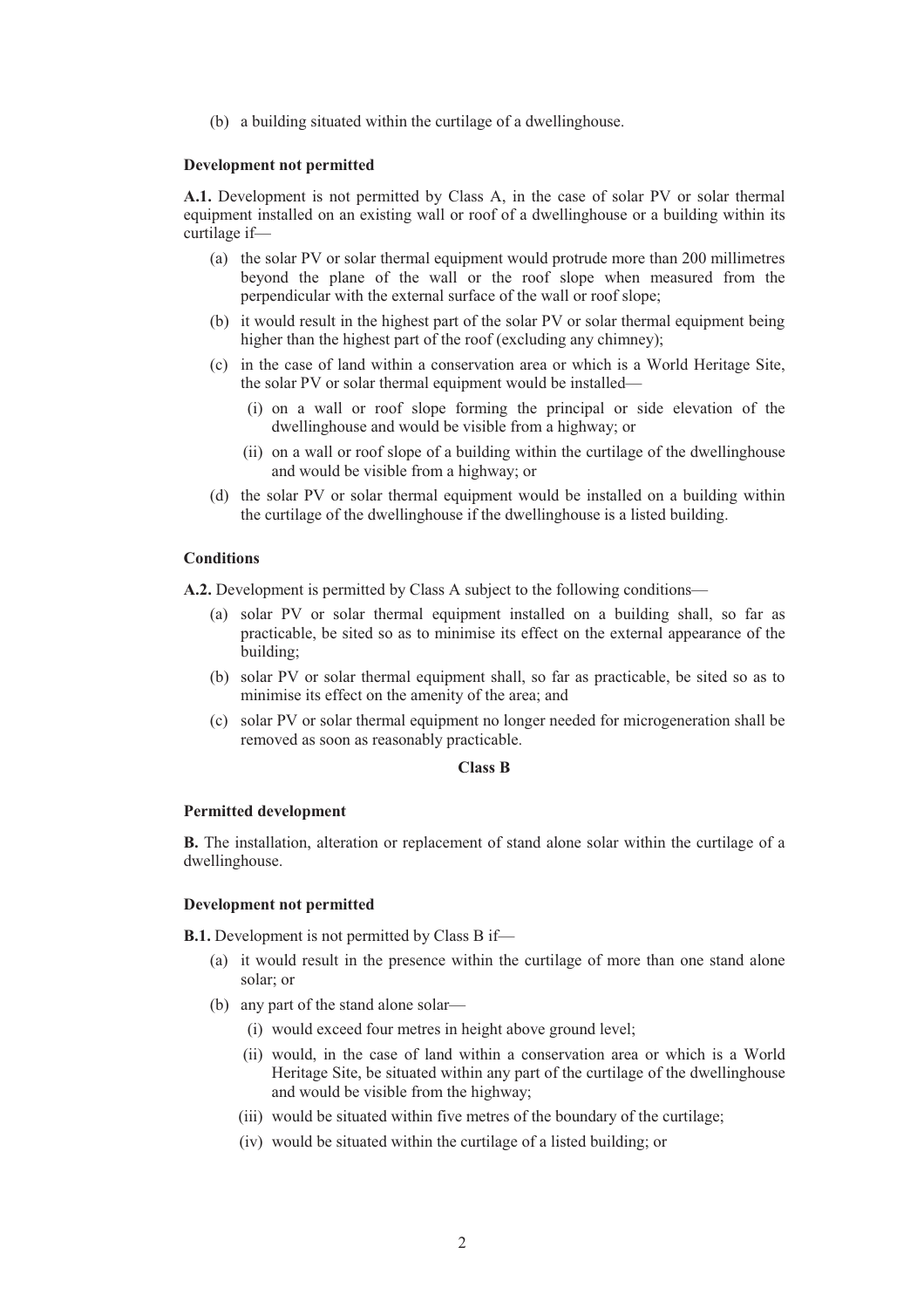(c) the surface area of the solar panels forming part of the stand alone solar would exceed nine square metres or any dimension of its array (including any housing) would exceed three metres.

## **Conditions**

**B.2.** Development is permitted by Class B subject to the following conditions—

- (a) stand alone solar shall, so far as practicable, be sited so as to minimise its effect on the amenity of the area; and
- (b) stand alone solar which is no longer needed for microgeneration shall be removed as soon as reasonably practicable.

## **Class C**

#### **Permitted development**

**C.** The installation, alteration or replacement of a ground source heat pump within the curtilage of a dwellinghouse.

**Class D** 

#### **Permitted development**

**D.** The installation, alteration or replacement of a water source heat pump within the curtilage of a dwellinghouse.

**Class E** 

#### **Permitted development**

**E.** The installation, alteration or replacement of a flue, forming part of a biomass heating system, on a dwellinghouse.

## **Development not permitted**

**E.1** Development is not permitted by Class E if—

- (a) the height of the flue would exceed the highest part of the roof by one metre or more;
- (b) in the case of land within a conservation area or which is a World Heritage Site, the flue would be installed on a wall or roof slope forming the principal or side elevation of the dwellinghouse and would be visible from a highway.

## **Class F**

#### **Permitted development**

**F.** The installation, alteration or replacement of a flue, forming part of a combined heat and power system, on a dwellinghouse.

## **Development not permitted.**

**F.1** Development is not permitted by Class F if—

- (a) the height of the flue would exceed the highest part of the roof by one metre or more;
- (b) in the case of land within a conservation area or which is a World Heritage Site, the flue would be installed on a wall or roof slope forming the principal or side elevation of the dwellinghouse and would be visible from a highway.